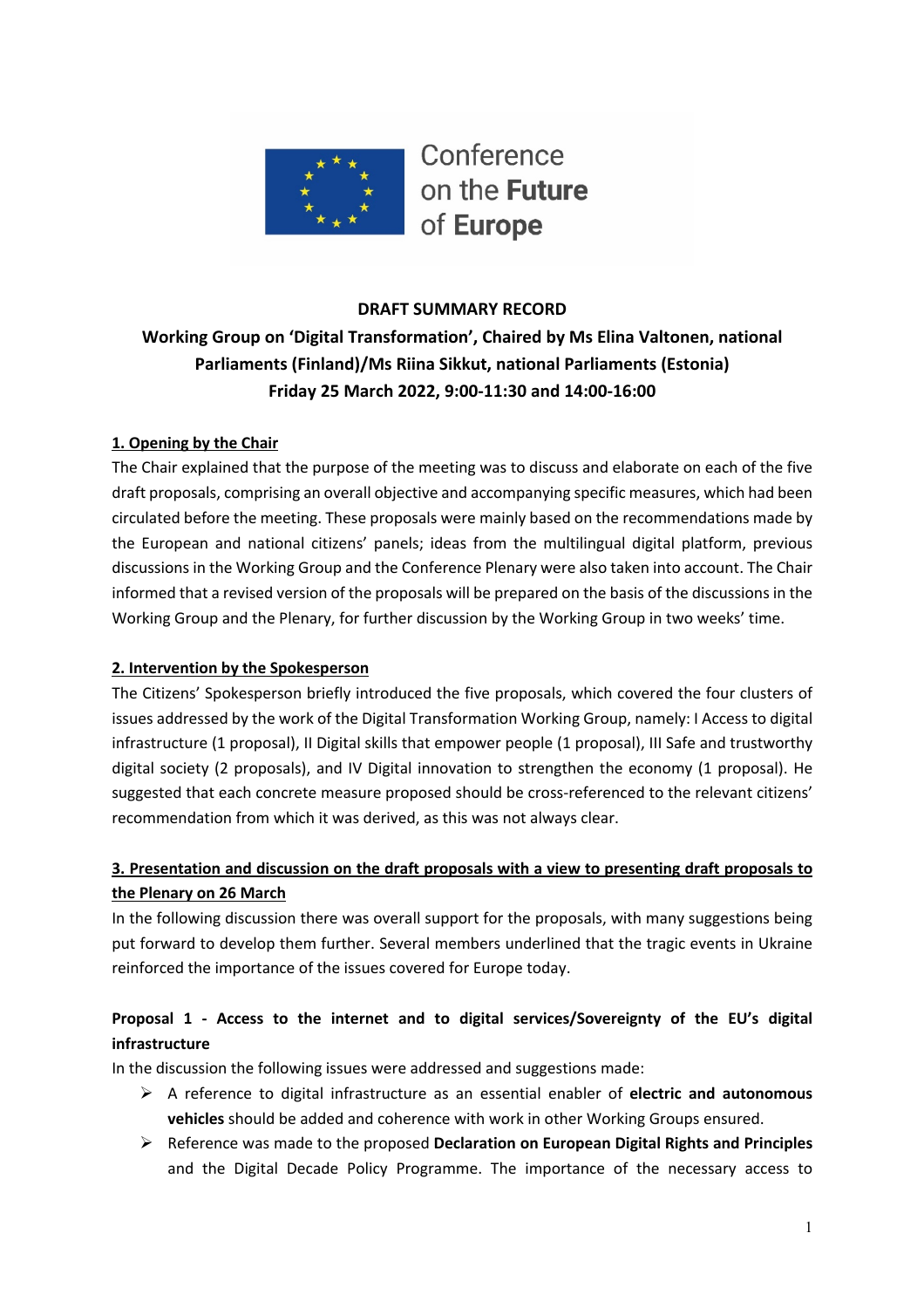connectivity and data processing for a new type of digital 'society without distance' was stressed, in which citizens can work and study and interact socially anywhere.

- Ø The need to ensure **access to the infrastructure needed to produce digital products**, such as computing, microprocessors, data storage and data mobility was underlined. Digital autonomy did not mean a closed society, but rather having democratic control over digital tools, independent from those parts of the world, which did not share European values.
- $\triangleright$  It was suggested to use the term **'digital sovereignty'** in this proposal rather than 'autonomy' or 'independence'.
- Ø Emphasis should be on investment in **European technologies**, to strengthen the European technology sector and its competitiveness.
- Ø It was suggested to add references to **'sustainability'** of infrastructure in specific measure 1.
- Ø The aspect of **'affordability'** of access to the internet should also be covered in the proposal.
- $\triangleright$  There was a suggestion to reorder the measures (1, 2, 6, 5, 7, 4).
- $\triangleright$  More precision was needed in wording of specific measure 2 with regard to the elimination of the digital divide, both as regards the **conditions in different Member States** and between **urban and rural areas**, where funding was most needed.
- $\triangleright$  Different views were expressed in relation to specific measure 3 regarding use of dedicated funding. While some suggested more specific wording, overall it was considered that this was a general principle applying to all proposals in any event and did not add value; there was more support for dropping it or having it somewhere general.
- $\triangleright$  A request for clarification of the precise meaning and scope of specific measure 6 was made. An example was given by the Chair: if one wants to set up a business and deal with authorities be able to do that digitally and to improve that process.
- $\triangleright$  It was suggested to ensure that the proposal covers not only a right to access, but also a guarantee of actual access to digital infrastructure. There was a query whether access to cloud services should also be covered.
- $\triangleright$  It was suggested to also consider **data concentration and information monopolies** in specific measure 4.
- $\triangleright$  Include equal access in the proposal and broaden specific measure 5 to include a wider range of **vulnerable people**, and to strengthen specific measure 6 to make it more inclusive, in particular for hard-to-reach segments of society.
- $\triangleright$  Make reference to the role of the regions, e.g. in relation to financing, and to avoidance of dependency on undemocratic countries that do not respect European values and human rights. Refer to participation of citizens in decision-making process at regional, national and European levels.
- Ø Include reference to **Roam Like At Home** principle for international roaming charges.
- Ø Making sure citizens had secure and **user-friendly access to public services online** was also of crucial importance, as was now so clearly highlighted by the needs of the many refugees from the war in Ukraine.

# **Proposal 2 - Ensure that all EU citizens can benefit from digitalisation/empowering them with the necessary digital skills and opportunities**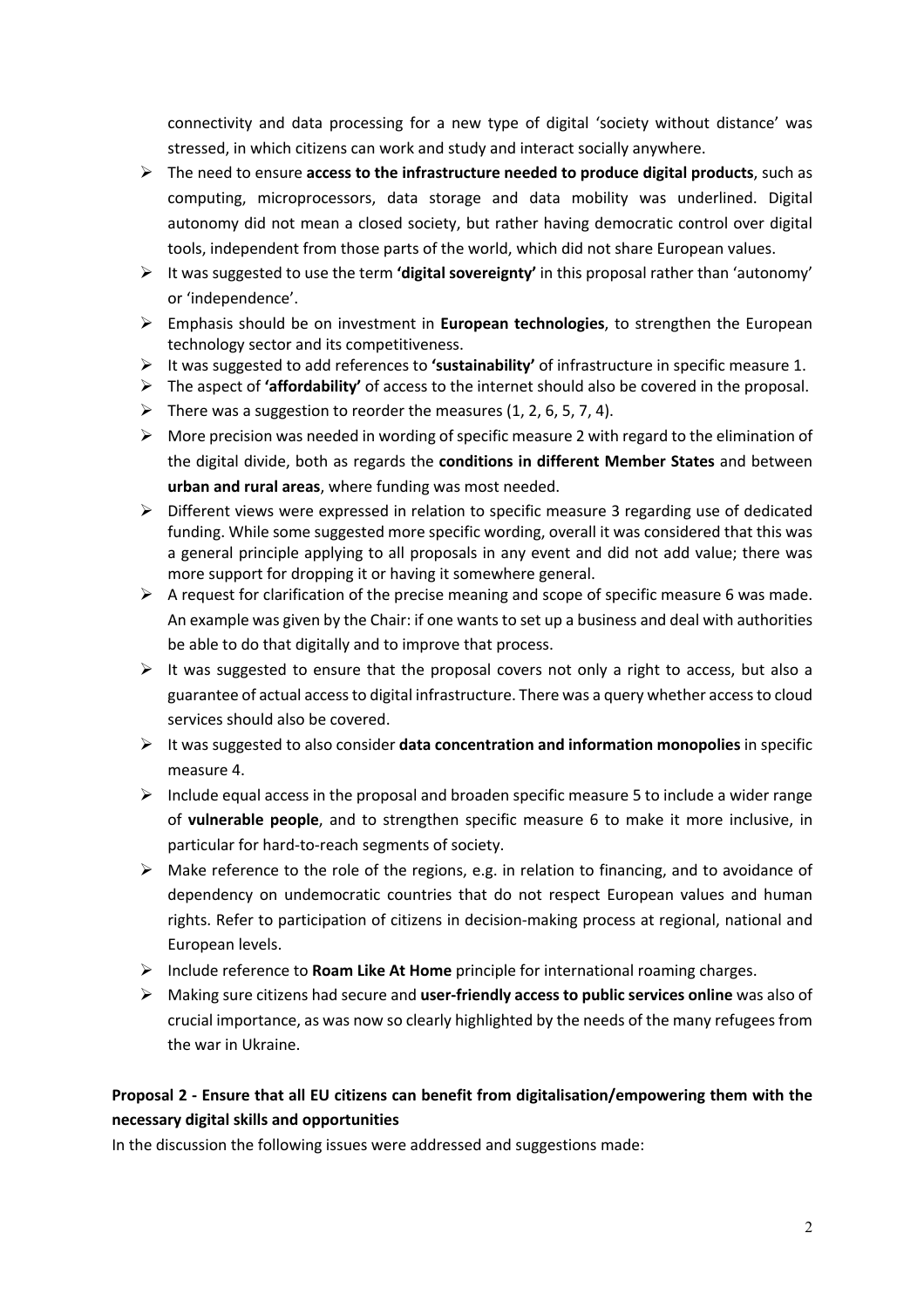- $\triangleright$  It was essential to address the human dimension of digitalisation, giving priority to the development of **digital skills**.
- Ø Refer more specifically to, and **build on existing instruments** dedicated to improving education and skills training. Clarify what actions covered by specific measure 5 were **already implemented at EU level**, to avoid duplication.
- $\triangleright$  Include reference to the need for respect for **platform workers' rights** and the responsibilities of platforms as employers, as well as an obligation to inform and consult workers prior to introduction of digital technologies that impact their working conditions.
- $\triangleright$  Include reference to ensuring access to minority languages (the native tongue of 10% of EU citizens is not an official EU language).
- $\triangleright$  Add emphasis on **enhancing digital competences and skills for SMEs**, to help them enter the digital age. Reference to recent proposals on micro-credentials. Suggestion to cluster measure 1 and 5.
- Ø Clarify that digital education and training should be compatible with the **healthy development of vulnerable groups**, particularly children (specific measure 1). Address the gender gap specifically in the proposal. Recognise access to the internet to be a human right.
- Ø Expand references to needs of **vulnerable groups**, including e.g. refugees. Stress importance of training for teachers and public administrations.
- $\triangleright$  Clarify meaning of reference to EU certification in schools.
- $\triangleright$  References to older people could be combined into a single specific measure to give them more prominence, and include reference to all categories of vulnerable people.

# **Proposal 3 - Enhance cyber security, deal with illegal content and cyber criminality and address disinformation**

- Ø Clarify **role and capacities of Europol/European Cybercrime Centre** (referred to in specific measure 1).
- $\triangleright$  Need to go further to strengthen European institutions, e.g. ENISA, to protect citizens from cyberattacks. Switch from **reactive to proactive approach**.
- $\triangleright$  The relationship between citizens and social media was seen as critical to avoid people's perceptions of reality being distorted by propaganda and **disinformation**, while preserving society's openness and democratic values. Proposals on the Digital Services Act and the Digital Markets Act addressing the responsibilities of very large platforms were referenced.
- $\triangleright$  Regarding specific actions 4 and 5, the question was raised whether it was reasonable to expect that algorithms can be relied on to rate the trustworthiness of information or that a platform can reliably rate other information sources without bias or censorship?
- Ø Important to maintain a **human centric approach** that keeps human beings in ultimate control of decision making processes involving algorithms
- $\triangleright$  Add references to enforcement of sanctions (specific measure 2), hate speech (specific measures 3 and 4). Stress role of awareness raising and coordination in addressing disinformation rather than reliance on platforms and algorithms to rate trustworthiness of information sources.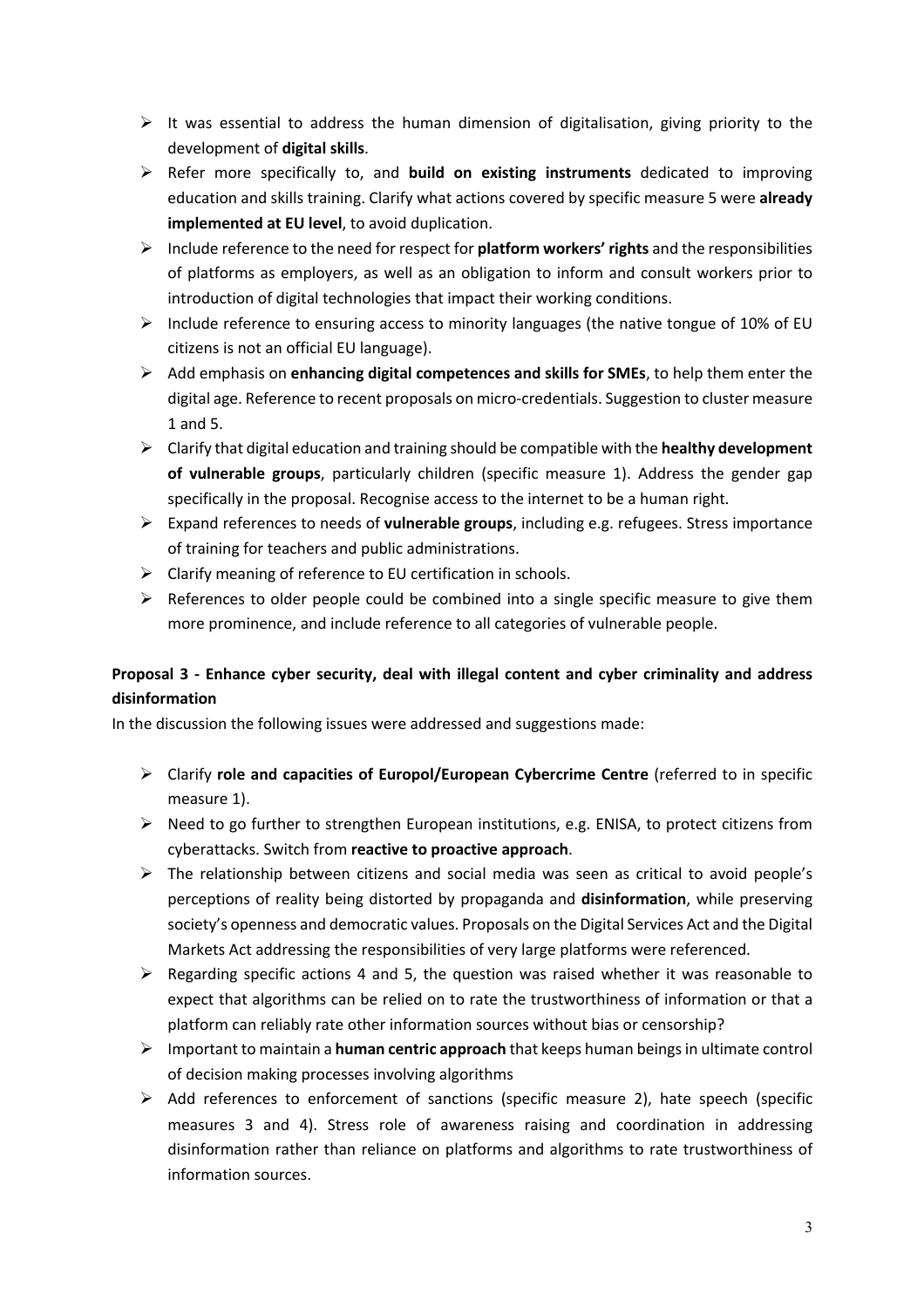- Ø It was necessary to focus more on **cyber defence** in the light of **the Russian attack on Ukraine** or recent attacks on health care systems. Europe should invest in its own infrastructure, including **digital defence**, to protect against illegal attacks and content. Specific measures should **focus on better implementation of existing law**, as some proposals already enshrined in EU law.
- Ø Include reference to **local and regional cybersecurity centres and authoriti**es and their role.
- $\triangleright$  The proposal should address the uses of data and algorithms that threaten the fundamental rights of workers.
- $\triangleright$  Add reference to the need to avoid the negative impacts (including on health) of intrusive digital controls and checks in the workplace and require a collective agreement and/or workers' informed consent. Use of algorithms to take decisions on employment issues should not undermine workers' rights.

### **Proposal 4 - Better awareness and more efficient implementation, and enforcement of existing data protection rules (GDPR)**

In the discussion the following issues were addressed and suggestions made:

- $\triangleright$  Strong recommendations that GDPR/informed consent should be better explained, written in c**learer language** and further harmonised across the EU.
- Ø Observation that most measures relate to **existing legal obligations** and that **focus on implementation and enforcement** should be strengthened.
- $\triangleright$  There should be a specific timeframe after which personal data is deleted
- $\triangleright$  Clarify reference to 'mandatory courses' in specific measure 3.
- Ø Regarding specific measure 8, caution was needed to ensure that the **costs of certification of GDPR compliance** referred to did not push **SMEs** out of the market and reduce consumer choice.
- $\triangleright$  On specific measure 9, clarification was needed as to the role of the proposed independent pan European Agency, given the **existing functions of the European Data Protection Supervisor and national agencies** in this area.
- $\triangleright$  Reference to 'limitations of companies' operations' in specific measure 9 needed further clarification.

#### **Proposal 5 - Digitalisation measures which strengthen the economy/human centric approach**

- Ø There was a need expressed to be **more ambitious** in Proposal 5, if we want Europe to be a **world leader in digital connectivity, social responsibility, and sustainability in economic and social terms** and to reach our Green Deal objectives.
- Ø Include the need for **ergonomic equipment** for telework.
- $\triangleright$  Need to reinforce the importance of human oversight of decision-making processes involving Artificial Intelligence.
- Ø Add reference to the '**digital first'** principle as an EU-wide principle. The scoreboard in specific measure 4 could be expanded to EU public services, not just businesses.